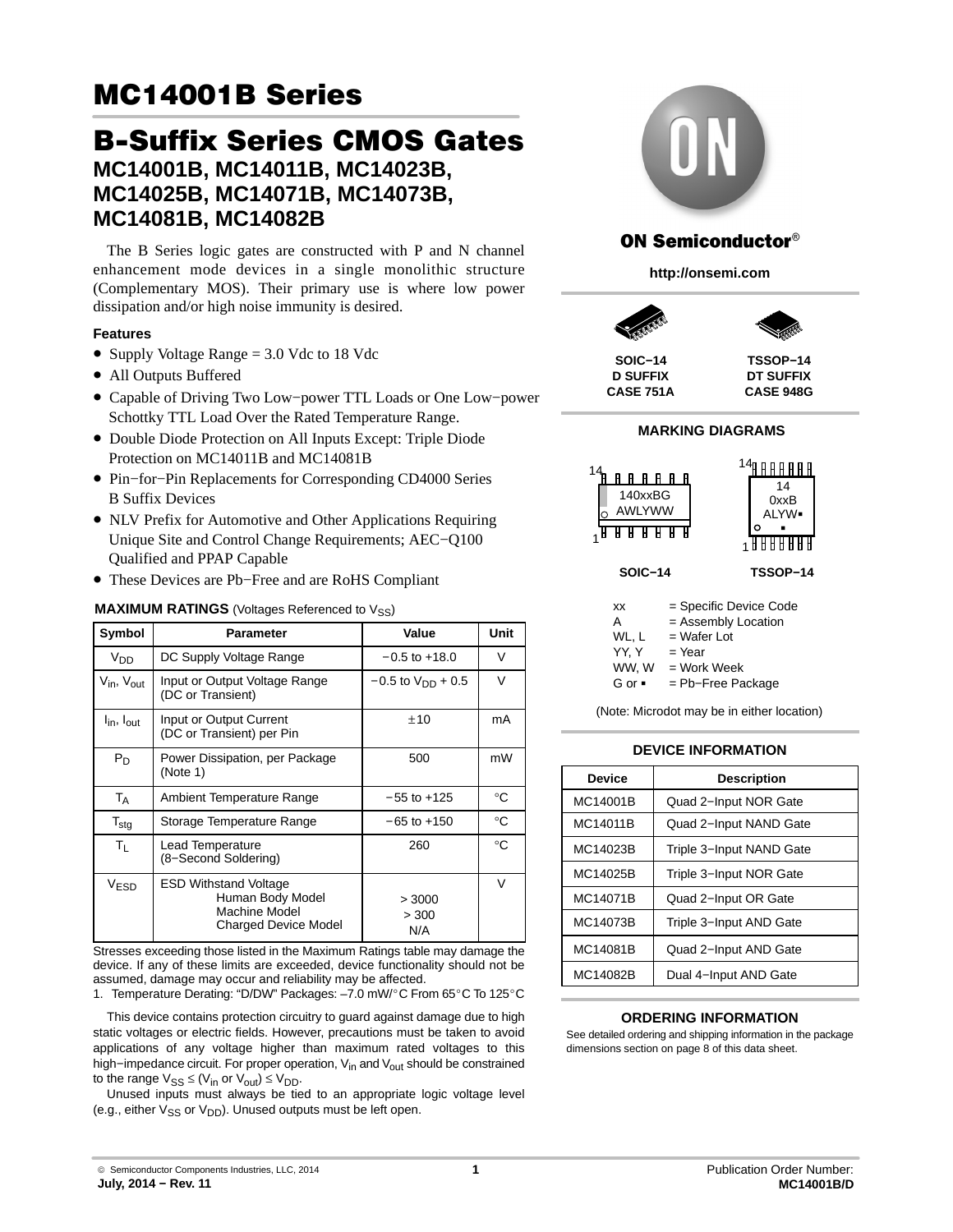## **LOGIC DIAGRAMS**



|                            | <b>MC14001B</b><br><b>Quad 2-Input NOR Gate</b> |                             |                                                 | <b>MC14011B</b><br><b>Quad 2-Input NAND Gate</b> |                             |                                                 | <b>MC14023B</b><br><b>Triple 3-Input NAND Gate</b> |                             |                            | <b>MC14025B</b><br><b>Triple 3-Input NOR Gate</b> |                             |
|----------------------------|-------------------------------------------------|-----------------------------|-------------------------------------------------|--------------------------------------------------|-----------------------------|-------------------------------------------------|----------------------------------------------------|-----------------------------|----------------------------|---------------------------------------------------|-----------------------------|
| $IN 1_A \nightharpoonup 1$ |                                                 | 14 $\Box$ $V_{DD}$          | IN $1_A$ $\begin{bmatrix} 1 \\ 1 \end{bmatrix}$ |                                                  | 14 $\Box$ $V_{DD}$          | IN $1_A$ $\begin{bmatrix} 1 \\ 1 \end{bmatrix}$ |                                                    | 14 $\Box$ $V_{DD}$          | $IN 1_A \nightharpoonup 1$ |                                                   | 14 $\Box$ V <sub>DD</sub>   |
| IN 2 <sub>A</sub> $\Box$ 2 |                                                 | 13 $\Box$ IN 2 <sub>D</sub> | IN $2_A \Box 2$                                 |                                                  | 13 $\Box$ IN 2 <sub>D</sub> | IN 2 <sub>A</sub> $\Box$ 2                      |                                                    | 13 $\Box$ IN 3 <sub>C</sub> | IN 2 <sub>A</sub> $\Box$ 2 |                                                   | 13 $\Box$ IN 3 <sub>C</sub> |
| OUT <sub>A</sub> $\Box$ 3  |                                                 | 12 $\Box$ IN 1 <sub>D</sub> | OUT <sub>A</sub> $\Box$ 3                       |                                                  | 12 $\Box$ IN 1 <sub>D</sub> | IN 1 <sub>B</sub> $\Box$ 3                      |                                                    | 12 $\Box$ IN 2 <sub>C</sub> | IN 1 <sub>B</sub> $\Box$ 3 |                                                   | 12 $\Box$ IN 2 <sub>C</sub> |
| OUT <sub>B</sub> $\Box$ 4  |                                                 | 11 $\Box$ OUT <sub>D</sub>  | OUT <sub>B</sub> $\Box$ 4                       |                                                  | 11 $\Box$ OUT <sub>D</sub>  | IN 2 <sub>B</sub> $\Box$ 4                      |                                                    | 11 $\Box$ IN 1 <sub>C</sub> | IN 2 <sub>B</sub> $\Box$ 4 |                                                   | 11 $\Box$ IN 1 <sub>C</sub> |
| IN 1 <sub>B</sub> $\Box$ 5 |                                                 | 10 $\Box$ OUT <sub>C</sub>  | IN 1 <sub>B</sub> $\Box$ 5                      |                                                  | 10 $\Box$ OUT <sub>C</sub>  | IN $3_B$ $\Box$ 5                               |                                                    | 10 $\Box$ OUT <sub>C</sub>  | IN $3_B$ [ 5               |                                                   | 10 $\Box$ OUT <sub>C</sub>  |
| IN 2 <sub>B</sub> $\Box$ 6 |                                                 | $9$ J IN 2 <sub>C</sub>     | IN $2_B$ $\Box$ 6                               |                                                  | $9$ D IN 2 <sub>C</sub>     | OUT <sub>B</sub> $\Box$ 6                       |                                                    | $9$ OUT <sub>A</sub>        | OUT <sub>B</sub> $\Box$ 6  |                                                   | $9$ OUT <sub>A</sub>        |
| $V_{SS}$ $\Box$ 7          |                                                 | 8 $\Box$ IN 1 <sub>C</sub>  | $V_{SS}$ $\Gamma$ 7                             |                                                  | 8 $\Box$ IN 1 <sub>C</sub>  | $V_{SS}$ $\Box$ 7                               |                                                    | $8$ D IN $3_A$              | $V_{SS}$ $\Box$ 7          |                                                   | 8 $\Box$ IN 3 <sub>A</sub>  |

| <b>Quad 2-Input OR Gate</b> | Triple 3       |    |                  |                     |
|-----------------------------|----------------|----|------------------|---------------------|
| IN $1_A$ $\Box$             |                | 14 | V <sub>DD</sub>  | IN 1 <sub>A</sub>   |
| IN 2 $_{\mathsf{A}}$ $\Box$ | $\overline{2}$ | 13 | $\Box$ IN 2 $_D$ | IN $2_A L$          |
| out <sub>a</sub> [          | 3              | 12 | ח IN 1ח          | IN 1 <sub>B</sub> L |
| out <sub>b</sub> [          | 4              | 11 | OUT <sub>D</sub> | IN $2_B$            |
| IN 1 $_{\rm B}$ [           | 5              | 10 | OUT <sub>C</sub> | IN 3 <sub>B</sub>   |
| IN $2_B$ $\Box$             | 6              | 9  | IN $2c$          | <b>OUTR</b>         |
| V <sub>SS</sub>             |                | 8  | IN $1c$          | V <sub>SS</sub>     |

| MC14073B<br>Triple 3–Input AND Gate |   |    |                                              |  |  |  |
|-------------------------------------|---|----|----------------------------------------------|--|--|--|
| IN $1_A$ $\Box$                     |   | 14 | V <sub>DD</sub>                              |  |  |  |
| IN $2_A \square$ 2                  |   | 13 | $\overline{\mathsf{I}}$ in 3 $_{\mathsf{C}}$ |  |  |  |
| IN 1 $_B$ [                         | 3 | 12 | IN <sub>c</sub>                              |  |  |  |
| IN 2 $_B$ $\Box$                    | 4 | 11 | IN1 <sub>C</sub><br>I                        |  |  |  |
| in $3_B$ [                          | 5 | 10 | $1$ out $_{\rm c}$                           |  |  |  |
| $OUTB$ [                            | 6 | 9  | OUTA                                         |  |  |  |
| V <sub>SS</sub>                     |   | 8  | IN 3 <sub>A</sub>                            |  |  |  |

| <b>MC14081B</b><br><b>Quad 2-Input AND Gate</b> |                |    |                                         |  |  |  |
|-------------------------------------------------|----------------|----|-----------------------------------------|--|--|--|
| IN $1_A$ $\Box$                                 |                | 14 | $\mathsf{D}$ v <sub>dd</sub>            |  |  |  |
| IN $2_A$ $\Box$                                 | $\overline{2}$ |    | 13 $\overline{)}$ IN 2 <sub>D</sub>     |  |  |  |
| OUT <sub>A</sub>                                | 3              | 12 | $\,$ IN 1 $_{\tiny \text{D}}$           |  |  |  |
| $OUTB$ $[$                                      | 4              | 11 | ]out <sub>d</sub>                       |  |  |  |
| $IN 1_B$                                        |                |    | $\overline{\texttt{Down}}_{\texttt{C}}$ |  |  |  |

8 | IN 1<sub>C</sub> 9  $\,$  JIN 2 $_{\rm C}$ 

| vss ч<br>$\overline{ }$ |                          | ο μ ιν ο <sub>Α</sub>                                        |
|-------------------------|--------------------------|--------------------------------------------------------------|
|                         |                          |                                                              |
|                         | 14                       | V <sub>DD</sub>                                              |
| $\overline{2}$          | 13                       | $\,$ ] ουτ $_{\rm B}$                                        |
| 3                       | 12                       | $\overline{\phantom{a}}$ IN 4 <sub>B</sub>                   |
| 4                       | 11                       | $\frac{1}{2}$ IN $3_B$                                       |
| 5                       | 10                       | $\overline{\phantom{a}}$ in $\overline{\phantom{a}}_{\rm B}$ |
| 6                       | 9                        | IN 1 <sub>B</sub>                                            |
|                         | 8                        | NC                                                           |
|                         | IN 1 <sub>A</sub> $\Box$ | <b>MC14082B</b><br>Dual 4-Input AND Gate                     |

NC = NO CONNECTION

v<sub>ss</sub> L 7 IN 2 $_{\rm B}$  [ 6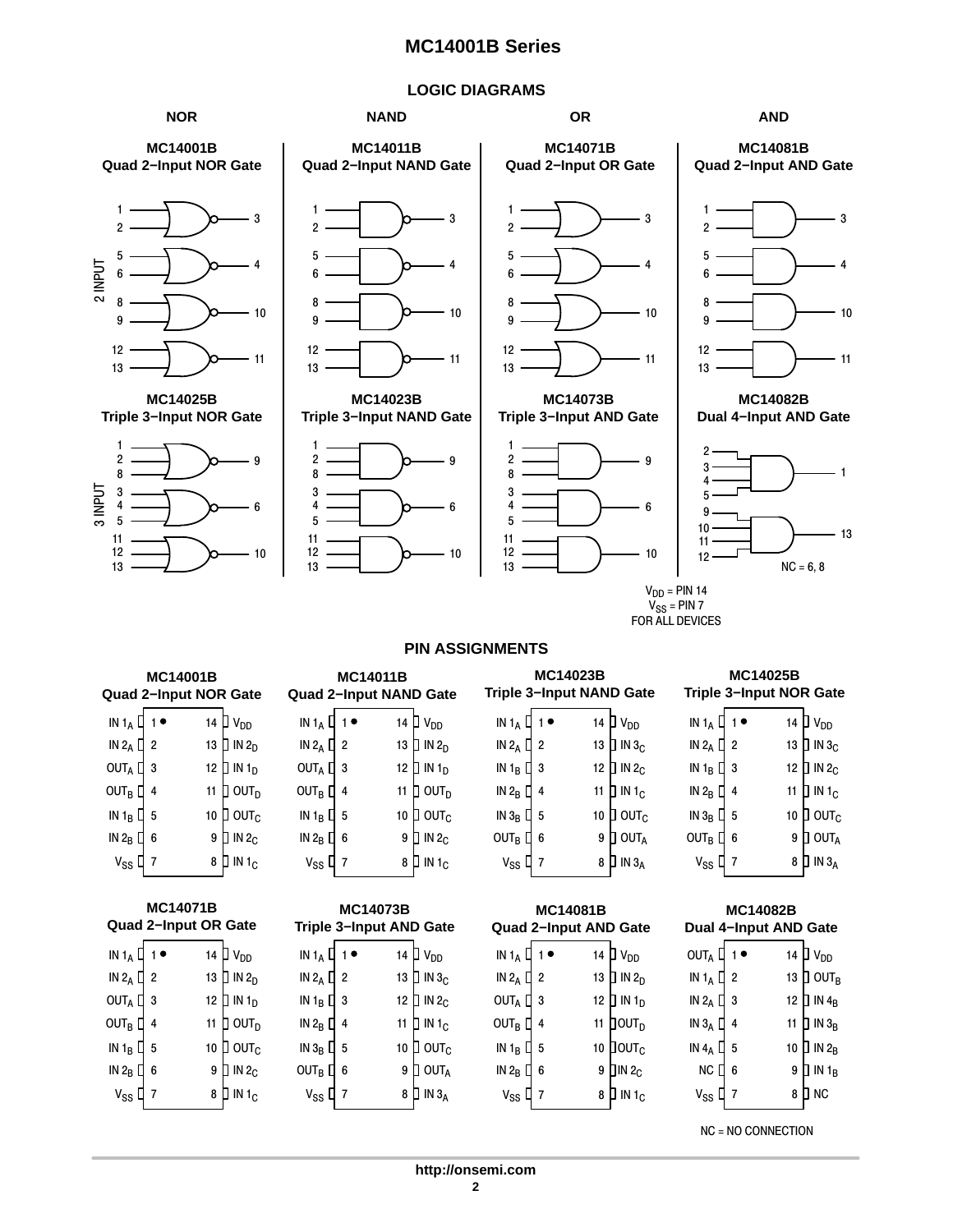| <b>ELECTRICAL CHARACTERISTICS</b> (Voltages Referenced to V <sub>SS</sub> ) |  |  |  |  |
|-----------------------------------------------------------------------------|--|--|--|--|
|-----------------------------------------------------------------------------|--|--|--|--|

|                                                                                                                              |           |                 |                                     | $-55^{\circ}$ C                                      |                                                                                                              |                                                                           | $25^{\circ}$ C                                                                                                       |                                                                           | 125°C                                                     |                                                                                                              |             |
|------------------------------------------------------------------------------------------------------------------------------|-----------|-----------------|-------------------------------------|------------------------------------------------------|--------------------------------------------------------------------------------------------------------------|---------------------------------------------------------------------------|----------------------------------------------------------------------------------------------------------------------|---------------------------------------------------------------------------|-----------------------------------------------------------|--------------------------------------------------------------------------------------------------------------|-------------|
| <b>Characteristic</b>                                                                                                        |           | Symbol          | <b>V<sub>DD</sub></b><br><b>Vdc</b> | Min                                                  | <b>Max</b>                                                                                                   | Min                                                                       | <b>Typ</b><br>(Note 2)                                                                                               | <b>Max</b>                                                                | <b>Min</b>                                                | <b>Max</b>                                                                                                   | <b>Unit</b> |
| Output Voltage<br>$V_{in} = V_{DD}$ or 0                                                                                     | "0" Level | $V_{OL}$        | 5.0<br>10<br>15                     | $\overline{\phantom{0}}$                             | 0.05<br>0.05<br>0.05                                                                                         | $\qquad \qquad -$<br>$\qquad \qquad -$                                    | 0<br>0<br>0                                                                                                          | 0.05<br>0.05<br>0.05                                                      | $\overline{\phantom{m}}$                                  | 0.05<br>0.05<br>0.05                                                                                         | Vdc         |
| $V_{in} = 0$ or $V_{DD}$                                                                                                     | "1" Level | VOH             | 5.0<br>10<br>15                     | 4.95<br>9.95<br>14.95                                | $\qquad \qquad -$<br>$\equiv$<br>$\overline{\phantom{0}}$                                                    | 4.95<br>9.95<br>14.95                                                     | 5.0<br>10<br>15                                                                                                      | $\overline{\phantom{0}}$<br>$\overline{\phantom{0}}$<br>$\qquad \qquad -$ | 4.95<br>9.95<br>14.95                                     | $\overline{\phantom{0}}$<br>$\overline{\phantom{0}}$<br>$\overline{\phantom{0}}$                             | Vdc         |
| Input Voltage<br>$(VO = 4.5$ or 0.5 Vdc)<br>$(VO = 9.0$ or 1.0 Vdc)<br>$(VO = 13.5$ or 1.5 Vdc)                              | "0" Level | $V_{IL}$        | 5.0<br>10<br>15                     | $\overline{\phantom{0}}$<br>$\overline{a}$           | 1.5<br>3.0<br>4.0                                                                                            | $\qquad \qquad -$<br>$\qquad \qquad -$<br>$\equiv$                        | 2.25<br>4.50<br>6.75                                                                                                 | 1.5<br>3.0<br>4.0                                                         | $\qquad \qquad -$<br>$\overline{\phantom{m}}$<br>$\equiv$ | 1.5<br>3.0<br>4.0                                                                                            | Vdc         |
| $(VO = 0.5$ or 4.5 Vdc)<br>$(VO = 1.0$ or 9.0 Vdc)<br>$(VO = 1.5$ or 13.5 Vdc)                                               | "1" Level | V <sub>IH</sub> | 5.0<br>10<br>15                     | 3.5<br>$7.0$<br>11                                   | $\qquad \qquad -$<br>$\overline{\phantom{0}}$<br>$\overline{\phantom{0}}$                                    | 3.5<br>7.0<br>11                                                          | 2.75<br>5.50<br>8.25                                                                                                 | $\qquad \qquad -$                                                         | 3.5<br>7.0<br>11                                          | $\overline{\phantom{0}}$<br>$\overline{\phantom{0}}$<br>$\overline{\phantom{0}}$                             | Vdc         |
| <b>Output Drive Current</b><br>$(V_{OH} = 2.5$ Vdc)<br>$(V_{OH} = 4.6$ Vdc)<br>$(V_{OH} = 9.5$ Vdc)<br>$(V_{OH} = 13.5$ Vdc) | Source    | $I_{OH}$        | 5.0<br>5.0<br>10<br>15              | $-3.0$<br>$-0.64$<br>$-1.6$<br>$-4.2$                | $\overline{\phantom{0}}$<br>$\overline{\phantom{0}}$<br>$\overline{\phantom{0}}$<br>$\overline{\phantom{0}}$ | $-2.4$<br>$-0.51$<br>$-1.3$<br>$-3.4$                                     | $-4.2$<br>$-0.88$<br>$-2.25$<br>$-8.8$                                                                               | $\qquad \qquad -$<br>$\qquad \qquad -$<br>$\qquad \qquad -$<br>$\equiv$   | $-1.7$<br>$-0.36$<br>$-0.9$<br>$-2.4$                     | $\overline{\phantom{0}}$<br>$\overline{\phantom{0}}$<br>$\overline{\phantom{0}}$<br>$\overline{\phantom{0}}$ | mAdc        |
| $(V_{OL} = 0.4$ Vdc)<br>$(V_{OL} = 0.5$ Vdc)<br>$(V_{OL} = 1.5$ Vdc)                                                         | Sink      | $I_{OL}$        | 5.0<br>10<br>15                     | 0.64<br>1.6<br>4.2                                   | $\equiv$<br>$\overline{\phantom{0}}$<br>$\equiv$                                                             | 0.51<br>1.3<br>3.4                                                        | 0.88<br>2.25<br>8.8                                                                                                  | $\overline{\phantom{0}}$<br>$\qquad \qquad -$<br>$\overline{\phantom{0}}$ | 0.36<br>0.9<br>2.4                                        | $\overline{\phantom{0}}$<br>$\overline{\phantom{0}}$<br>$\overline{\phantom{0}}$                             | mAdc        |
| Input Current                                                                                                                |           | $I_{in}$        | 15                                  | $\overline{\phantom{0}}$                             | ±0.1                                                                                                         | $\qquad \qquad -$                                                         | ±0.00001                                                                                                             | ±0.1                                                                      | $\equiv$                                                  | ±1.0                                                                                                         | <b>µAdc</b> |
| Input Capacitance<br>$(V_{in} = 0)$                                                                                          |           | $C_{in}$        | $\qquad \qquad -$                   | $\qquad \qquad -$                                    | $\overline{\phantom{0}}$                                                                                     | $\overline{\phantom{0}}$                                                  | 5.0                                                                                                                  | 7.5                                                                       | $\overline{\phantom{0}}$                                  | $\overline{\phantom{0}}$                                                                                     | pF          |
| Quiescent Current<br>(Per Package)                                                                                           |           | $I_{DD}$        | 5.0<br>10<br>15                     | $\overline{\phantom{0}}$<br>$\overline{\phantom{0}}$ | 0.25<br>0.5<br>1.0                                                                                           | $\qquad \qquad -$<br>$\overline{\phantom{0}}$<br>$\overline{\phantom{0}}$ | 0.0005<br>0.0010<br>0.0015                                                                                           | 0.25<br>0.5<br>1.0                                                        | $\overline{\phantom{m}}$<br>$\overline{\phantom{0}}$      | 7.5<br>15<br>30                                                                                              | <b>µAdc</b> |
| Total Supply Current (Notes 3, 4)<br>(Dynamic plus Quiescent,<br>Per Gate, $C_L = 50$ pF)                                    |           | $I_T$           | 5.0<br>10<br>15                     |                                                      |                                                                                                              |                                                                           | $I_T = (0.3 \mu A/kHz) f + I_{DD}/N$<br>$I_T = (0.6 \mu A/kHz) f + I_{DD}/N$<br>$I_T = (0.9 \mu A/kHz) f + I_{DD}/N$ |                                                                           |                                                           |                                                                                                              | <b>µAdc</b> |

Product parametric performance is indicated in the Electrical Characteristics for the listed test conditions, unless otherwise noted. Product performance may not be indicated by the Electrical Characteristics if operated under different conditions.

2. Data labelled "Typ" is not to be used for design purposes but is intended as an indication of the IC's potential performance. 3. The formulas given are for the typical characteristics only at 25-C.

4. To calculate total supply current at loads other than 50 pF:

 $I_T(C_L) = I_T(50 \text{ pF}) + (C_L - 50) \text{ Vfk}$ 

where: I<sub>T</sub> is in μA (per package), C<sub>L</sub> in pF, V = (V<sub>DD</sub> – V<sub>SS</sub>) in volts, f in kHz is input frequency, and k = 0.001 x the number of exercised gates per package.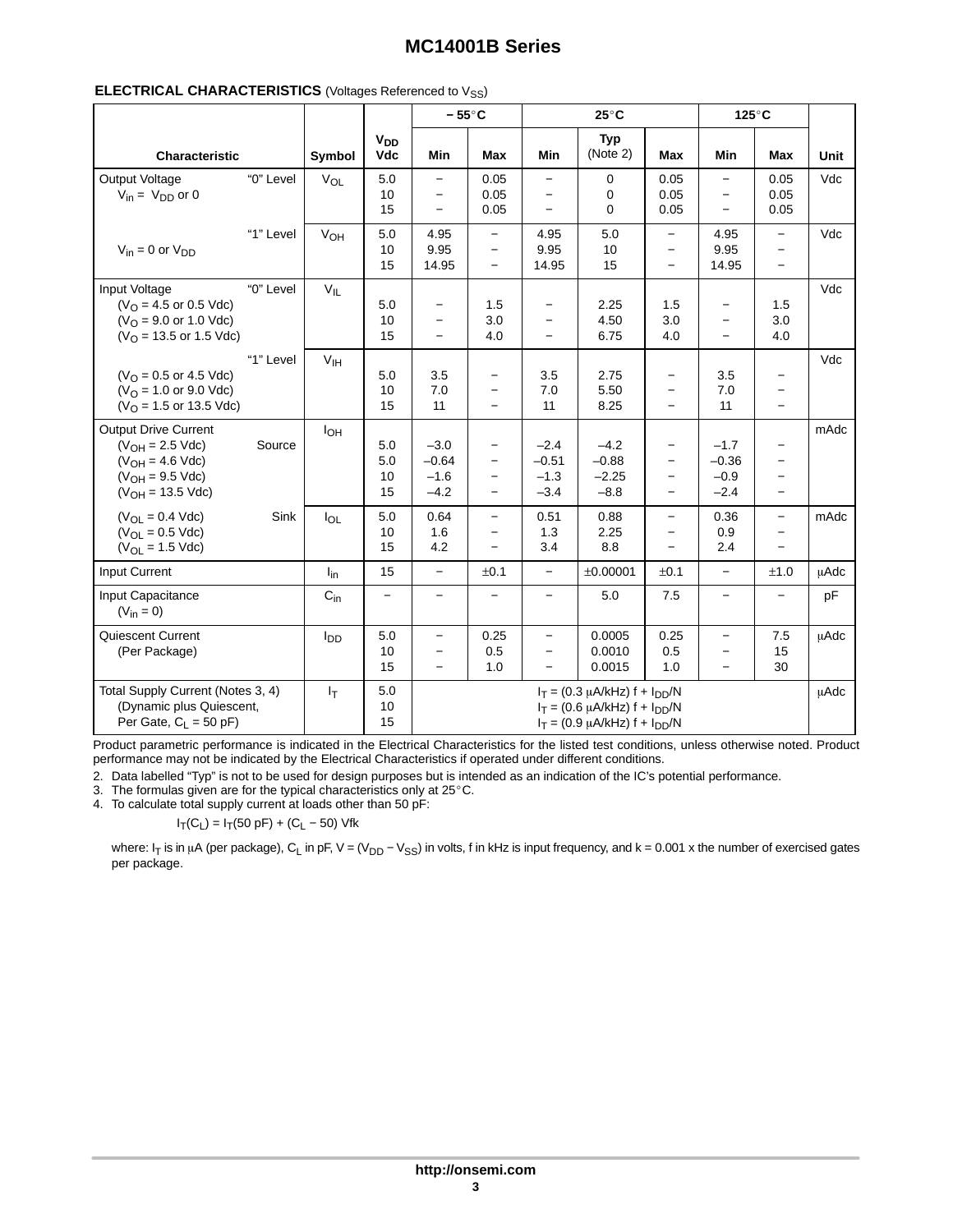## **B−SERIES GATE SWITCHING TIMES**

## **SWITCHING CHARACTERISTICS** (Note 5)  $(C_L = 50 \text{ pF}, T_A = 25^{\circ}\text{C})$

| <b>Characteristic</b>                                                      | Symbol                              | $V_{DD}$<br>Vdc | Min | Typ<br>(Note 6) | Max | Unit |
|----------------------------------------------------------------------------|-------------------------------------|-----------------|-----|-----------------|-----|------|
| Output Rise Time, All B-Series Gates                                       | $t_{\sf T LH}$                      |                 |     |                 |     | ns   |
| $t_{\text{TI H}} = (1.35 \text{ ns/pF}) C_1 + 33 \text{ ns}$               |                                     | 5.0             |     | 100             | 200 |      |
| $t_{\text{TI H}} = (0.60 \text{ ns/pF}) C_1 + 20 \text{ ns}$               |                                     | 10              |     | 50              | 100 |      |
| $t_{\text{TI H}} = (0.40 \text{ ns/PF}) C_1 + 20 \text{ ns}$               |                                     | 15              |     | 40              | 80  |      |
| Output Fall Time, All B-Series Gates                                       | $t$ THL                             |                 |     |                 |     | ns   |
| $t_{\text{THI}} = (1.35 \text{ ns/pF}) C_1 + 33 \text{ ns}$                |                                     | 5.0             |     | 100             | 200 |      |
| $t_{\text{THI}} = (0.60 \text{ ns/pF}) C_1 + 20 \text{ ns}$                |                                     | 10              |     | 50              | 100 |      |
| $t_{\text{THI}} = (0.40 \text{ ns/pF}) C_1 + 20 \text{ ns}$                |                                     | 15              |     | 40              | 80  |      |
| <b>Propagation Delay Time</b>                                              | t <sub>PLH</sub> , t <sub>PHL</sub> |                 |     |                 |     | ns   |
| MC14001B, MC14011B only                                                    |                                     |                 |     |                 |     |      |
| $t_{\text{PI H}}$ , $t_{\text{PHI}}$ = (0.90 ns/pF) C <sub>1</sub> + 80 ns |                                     | 5.0             |     | 125             | 250 |      |
| t <sub>PLH</sub> , t <sub>PHL</sub> = (0.36 ns/pF) $C_L$ + 32 ns           |                                     | 10              |     | 50              | 100 |      |
| $t_{\text{PI H}}$ , $t_{\text{PHI}}$ = (0.26 ns/pF) C <sub>1</sub> + 27 ns |                                     | 15              |     | 40              | 80  |      |
| All Other 2, 3, and 4 Input Gates                                          |                                     |                 |     |                 |     |      |
| $t_{PIH}$ , $t_{PHI}$ = (0.90 ns/pF) $C_I$ + 115 ns                        |                                     | 5.0             |     | 160             | 300 |      |
| $t_{PIH}$ , $t_{PHI}$ = (0.36 ns/pF) C <sub>1</sub> + 47 ns                |                                     | 10              |     | 65              | 130 |      |
| $t_{PIH}$ , $t_{PHI}$ = (0.26 ns/pF) $C_I$ + 37 ns                         |                                     | 15              |     | 50              | 100 |      |
| 8-Input Gates (MC14068B, MC14078B)                                         |                                     |                 |     |                 |     |      |
| $tp1$ H, $tpH1 = (0.90 \text{ ns/pF}) C1 + 155 \text{ ns}$                 |                                     | 5.0             |     | 200             | 350 |      |
| $t_{PIH}$ , $t_{PHI}$ = (0.36 ns/pF) $C_I$ + 62 ns                         |                                     | 10              |     | 80              | 150 |      |
| t <sub>PLH</sub> , t <sub>PHL</sub> = (0.26 ns/pF) $C_L$ + 47 ns           |                                     | 15              |     | 60              | 110 |      |

1<br>5. The formulas given are for the typical characteristics only at 25°C.

6. Data labelled "Typ" is not to be used for design purposes but is intended as an indication of the IC's potential performance.



\*All unused inputs of AND, NAND gates must be connected to  $V_{DD}$ . All unused inputs of OR, NOR gates must be connected to  $V_{SS}$ .



**Figure 1. Switching Time Test Circuit and Waveforms**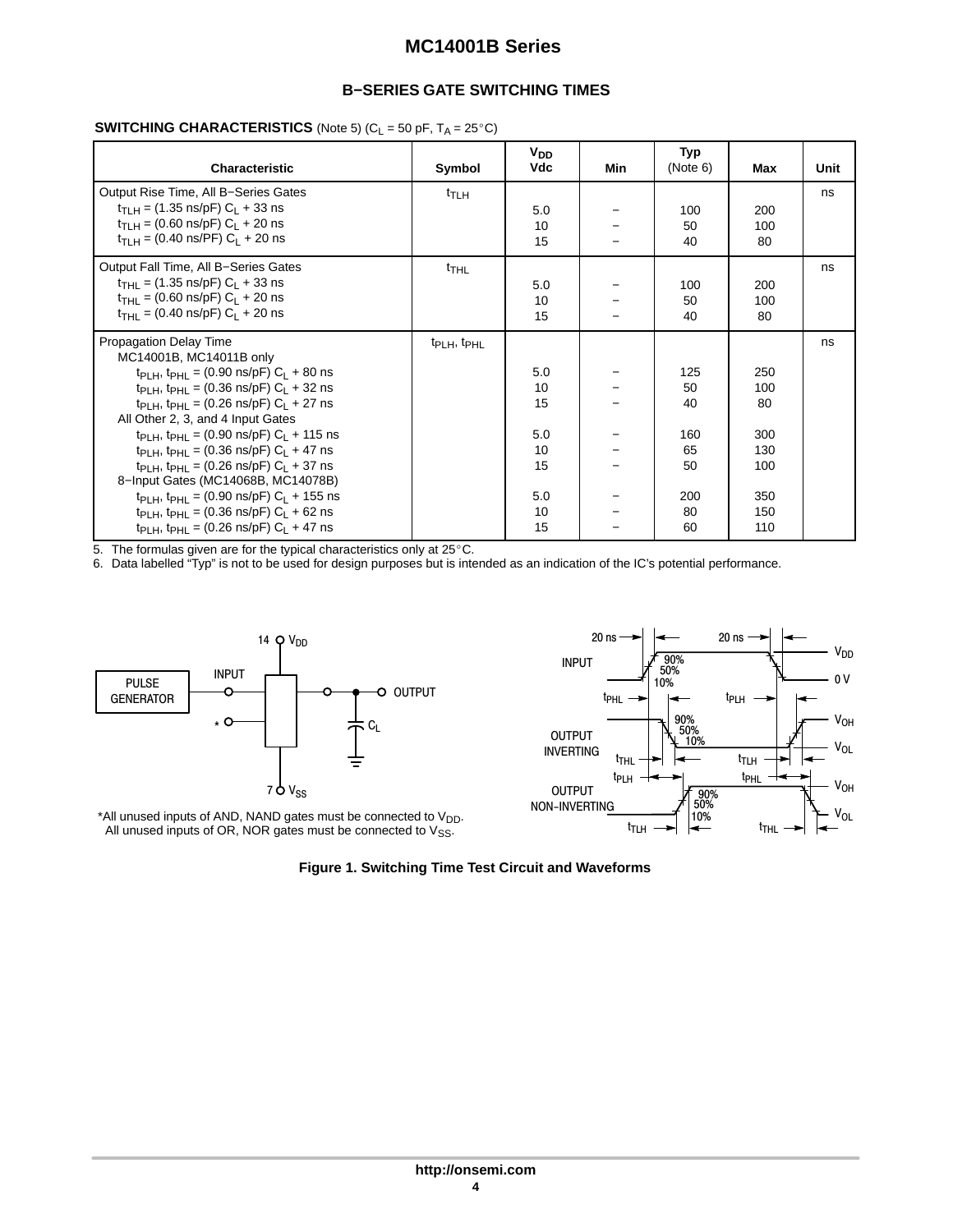## **CIRCUIT SCHEMATIC NOR, OR GATES**



## **CIRCUIT SCHEMATIC NAND, AND GATES**



**MC14011B, MC14081B One of Four Gates Shown**

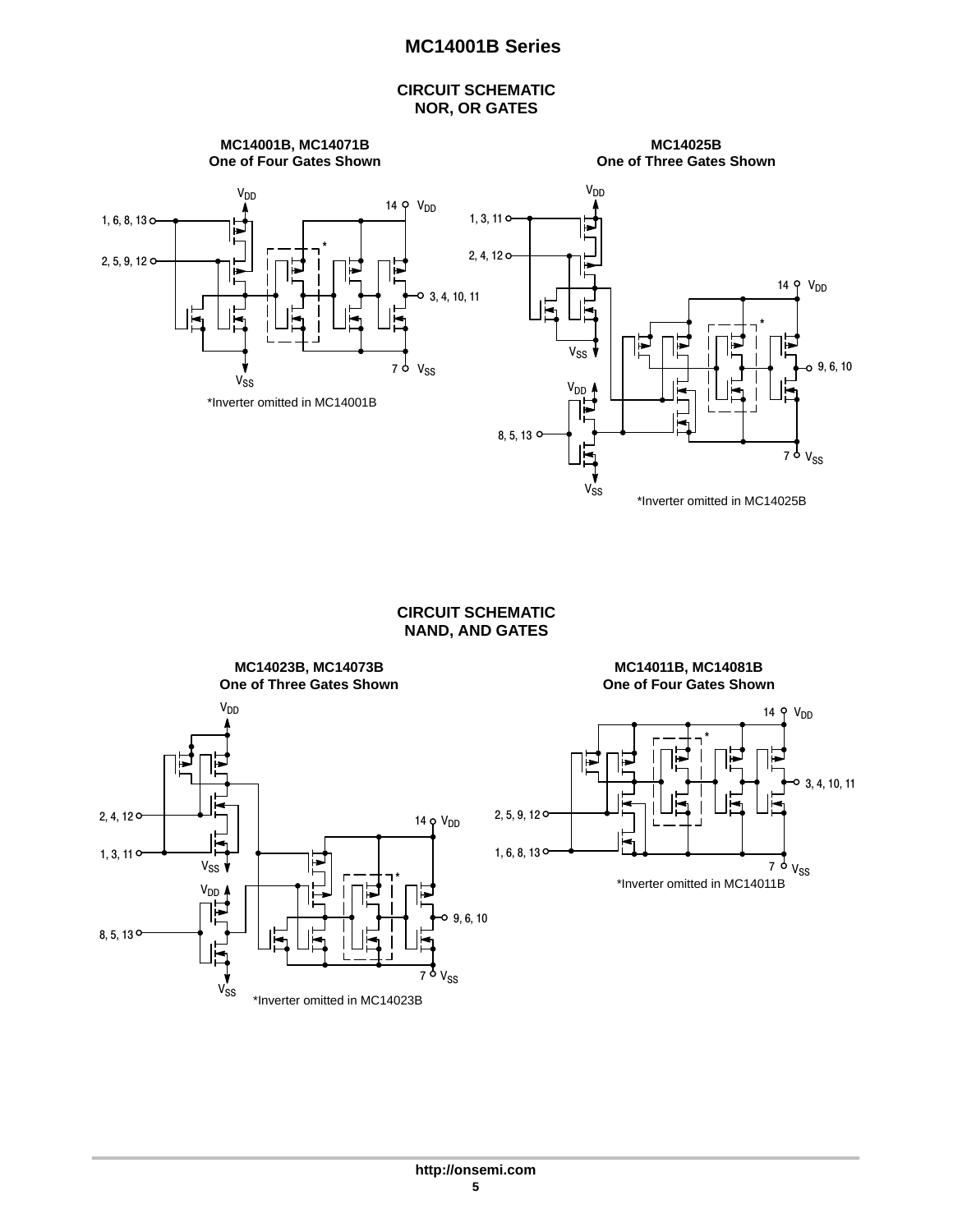## **TYPICAL B−SERIES GATE CHARACTERISTICS**



Caution: The maximum rating for output current is 10 mA per pin.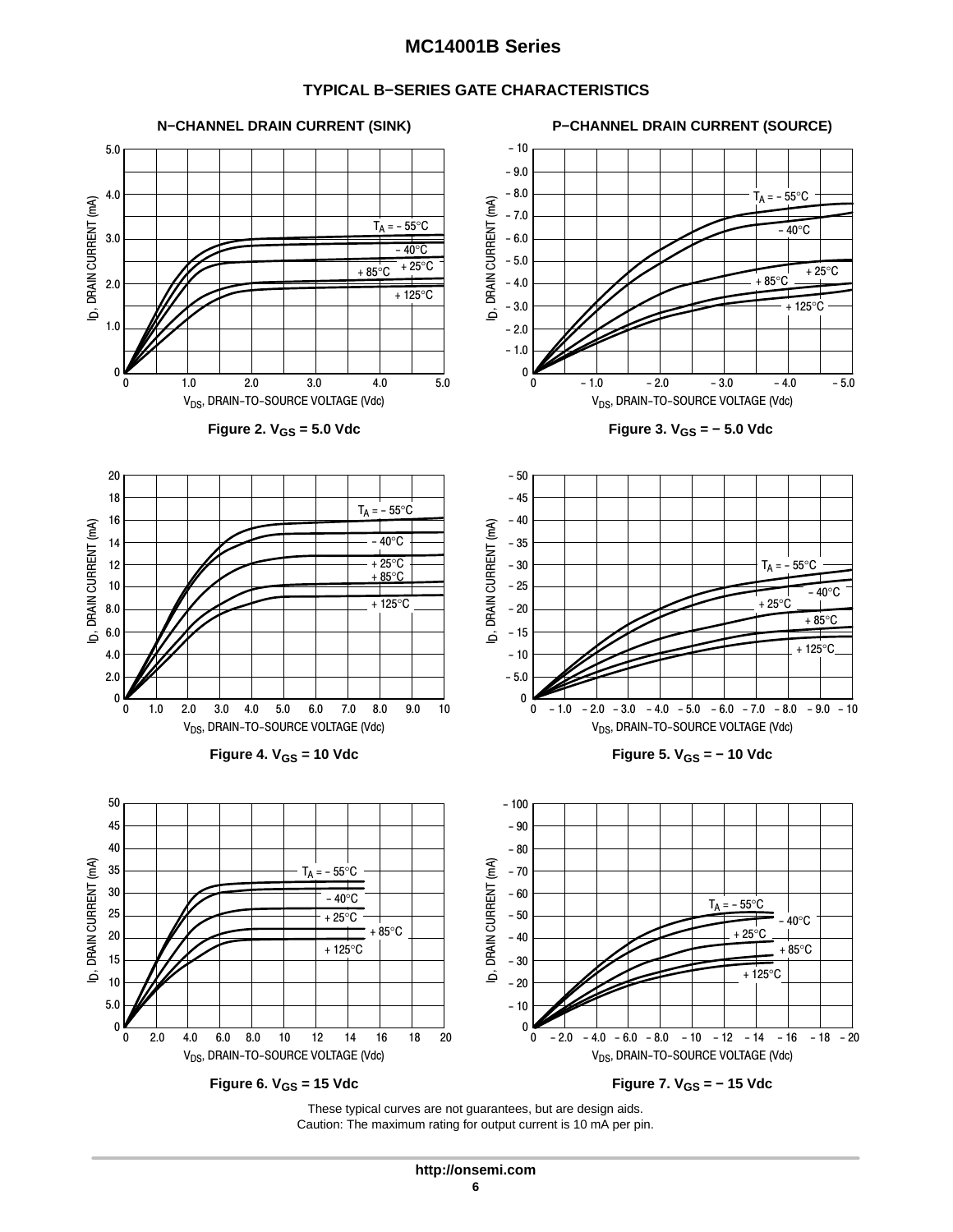## **TYPICAL B−SERIES GATE CHARACTERISTICS (cont'd)**



V<sub>out ,</sub> OUTPUT VOLTAGE (Vdc)

V<sub>out</sub>, OUTPUT VOLTAGE (Vdc)

#### **VOLTAGE TRANSFER CHARACTERISTICS**





The DC noise margin is defined as the input voltage range from an ideal "1" or "0" input level which does not produce output state change(s). The typical and guaranteed limit values of the input values  $V_{IL}$  and  $V_{IH}$  for the output(s) to be at a fixed voltage  $V_O$  are given in the Electrical Characteristics table. V<sub>IL</sub> and V<sub>IH</sub> are presented graphically in Figure 11.

Guaranteed minimum noise margins for both the "1" and " $0$ " levels  $=$ 

> 1.0 V with a 5.0 V supply 2.0 V with a 10.0 V supply 2.5 V with a 15.0 V supply







**Figure 11. DC Noise Immunity**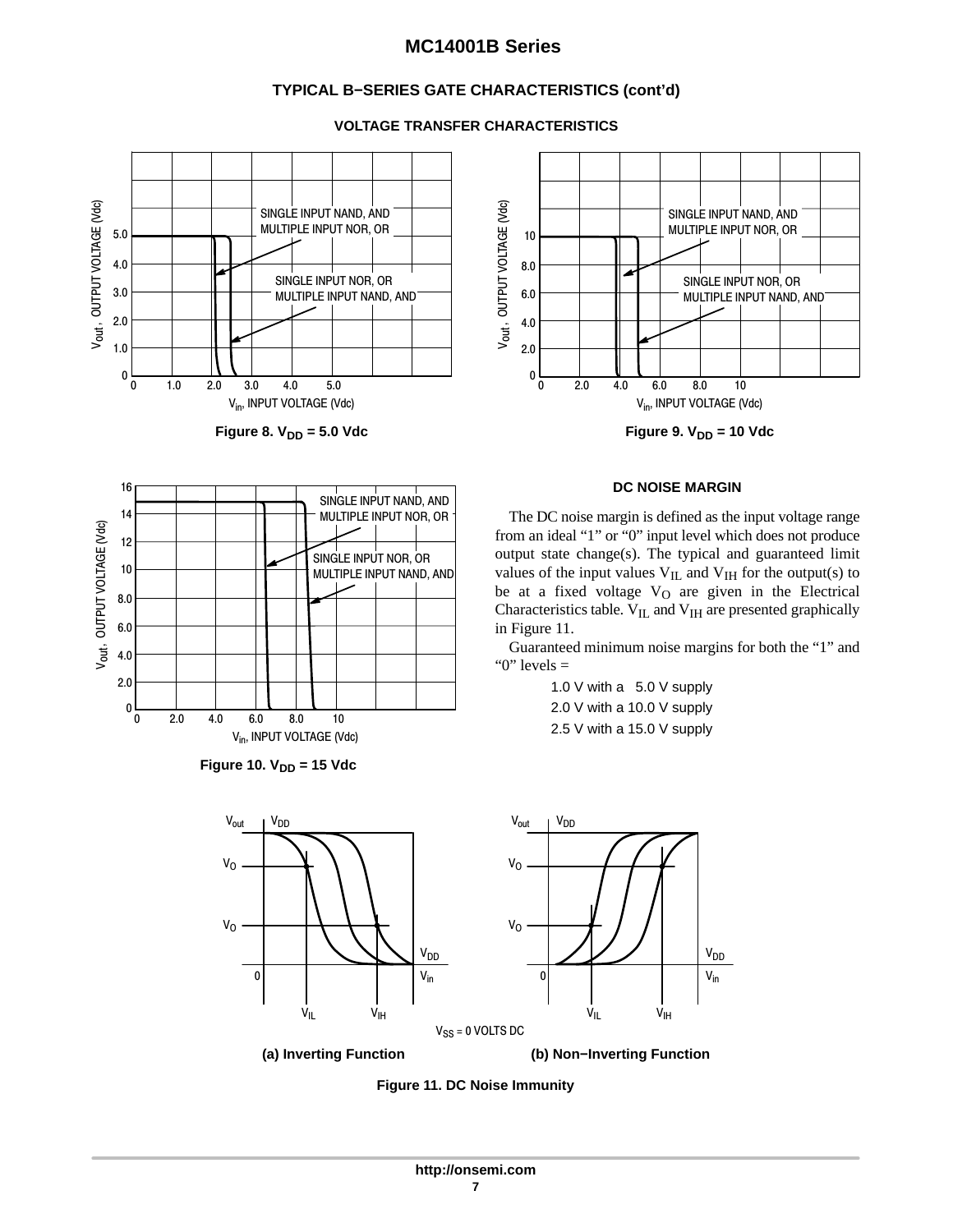## <span id="page-7-0"></span>**ORDERING INFORMATION**

| <b>Device</b>   | Package                | Shipping <sup>†</sup>    |  |  |
|-----------------|------------------------|--------------------------|--|--|
| MC14001BDG      | SOIC-14                | 55 Units / Rail          |  |  |
| NLV14001BDG*    | (Pb-Free)              |                          |  |  |
| MC14001BDR2G    | SOIC-14                |                          |  |  |
| NLV14001BDR2G*  | (Pb-Free)              |                          |  |  |
| MC14001BDTR2G   | TSSOP-14               | 2500 Units / Tape & Reel |  |  |
| NLV14001BDTR2G* | (Pb-Free)              |                          |  |  |
| MC14001BFELG    | SOEIAJ-14<br>(Pb-Free) | 2000 Units / Tape & Reel |  |  |
| MC14011BDG      | SOIC-14                |                          |  |  |
| NLV14011BDG*    | (Pb-Free)              | 55 Units / Rail          |  |  |
| MC14011BDR2G    | SOIC-14                |                          |  |  |
| NLV14011BDR2G*  | (Pb-Free)              |                          |  |  |
| MC14011BDTR2G   | TSSOP-14               | 2500 Units / Tape & Reel |  |  |
| NLV14011BDTR2G* | (Pb-Free)              |                          |  |  |
| MC14011BFG      | SOEIAJ-14              | 50 Units / Rail          |  |  |
| MC14011BFELG    | (Pb-Free)              | 2000 Units / Tape & Reel |  |  |
|                 |                        |                          |  |  |
| MC14023BDG      | SOIC-14<br>(Pb-Free)   | 55 Units / Rail          |  |  |
| MC14023BDR2G    | SOIC-14                | 2500 Units / Tape & Reel |  |  |
| NLV14023BDR2G*  | (Pb-Free)              |                          |  |  |
| MC14023BFELG    | SOEIAJ-14<br>(Pb-Free) | 2000 Units / Tape & Reel |  |  |
| MC14025BDG      |                        |                          |  |  |
| NLV14025BDG*    | SOIC-14<br>(Pb-Free)   | 55 Units / Rail          |  |  |
| MC14025BDR2G    |                        |                          |  |  |
| NLV14025BDR2G*  | SOIC-14<br>(Pb-Free)   | 2500 Units / Tape & Reel |  |  |
|                 |                        |                          |  |  |
| MC14071BDG      | SOIC-14                |                          |  |  |
| NLV14071BDG*    | (Pb-Free)              | 55 Units / Rail          |  |  |
| MC14071BDR2G    | SOIC-14                |                          |  |  |
| NLV14071BDR2G*  | (Pb-Free)              | 2500 Units / Tape & Reel |  |  |
| MC14071BDTG     |                        | 96 Units per Rail        |  |  |
| MC14071BDTR2G   | TSSOP-14               |                          |  |  |
| NLV14071BDTR2G* | (Pb-Free)              | 2500 Units / Tape & Reel |  |  |
|                 |                        |                          |  |  |
| MC14073BDG      | SOIC-14<br>(Pb-Free)   | 55 Units / Rail          |  |  |
| MC14073BDR2G    | SOIC-14<br>(Pb-Free)   | 2500 Units / Tape & Reel |  |  |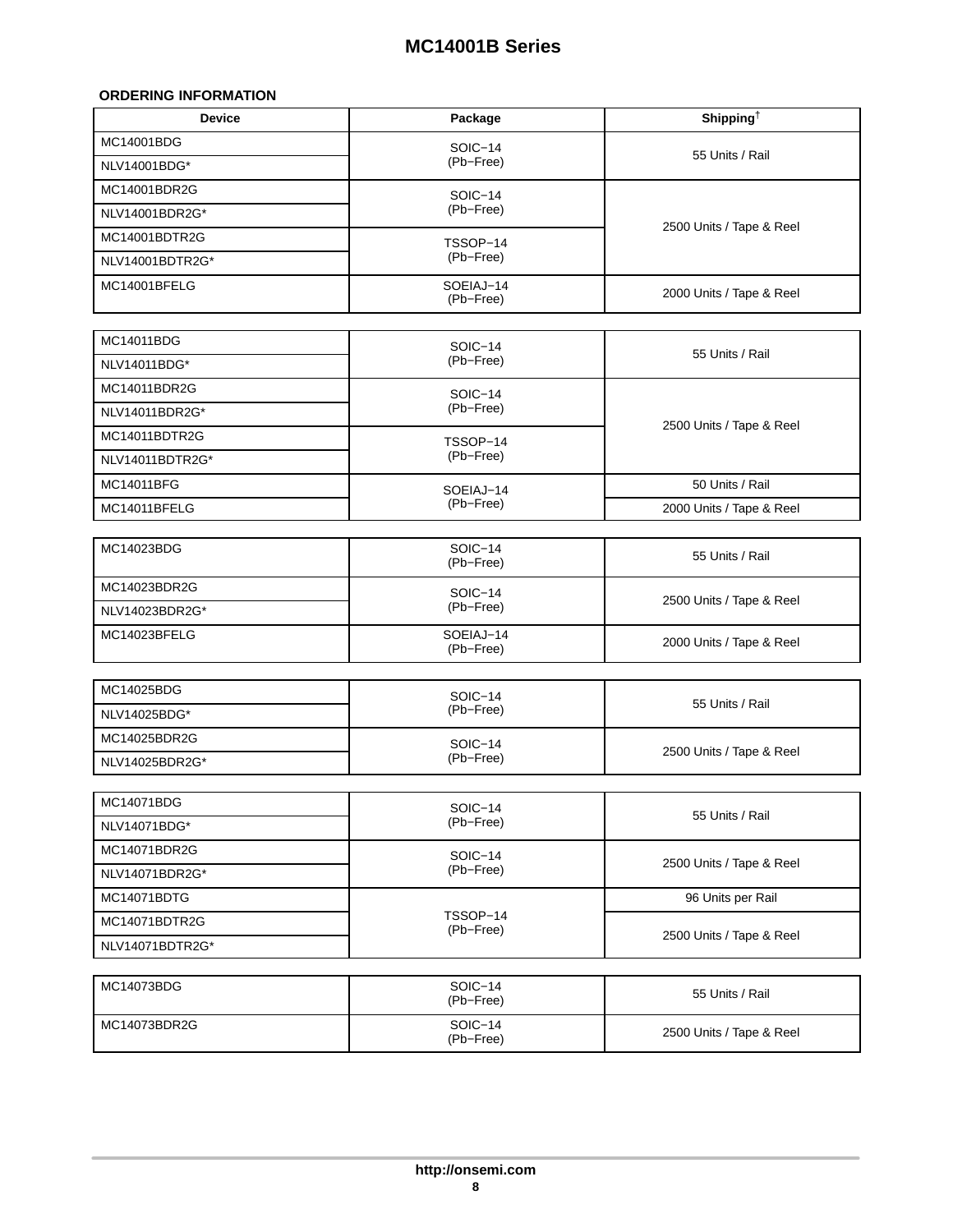#### **ORDERING INFORMATION** (continued)

| <b>Device</b>   | Package   | Shipping <sup>†</sup>    |  |  |
|-----------------|-----------|--------------------------|--|--|
| MC14081BDG      | SOIC-14   |                          |  |  |
| NLV14081BDG*    | (Pb-Free) | 55 Units / Rail          |  |  |
| MC14081BDR2G    | SOIC-14   |                          |  |  |
| NLV14081BDR2G*  | (Pb-Free) | 2500 Units / Tape & Reel |  |  |
| MC14081BDTR2G   | TSSOP-14  |                          |  |  |
| NLV14081BDTR2G* | (Pb-Free) |                          |  |  |

| MC14082BDG   |                      |                          |
|--------------|----------------------|--------------------------|
| NLV14082BDG* | SOIC-14<br>(Pb-Free) | 55 Units / Rail          |
| MC14082BDR2G |                      | 2500 Units / Tape & Reel |

†For information on tape and reel specifications, including part orientation and tape sizes, please refer to our Tape and Reel Packaging Specifications Brochure, BRD8011/D.

\*NLV Prefix for Automotive and Other Applications Requiring Unique Site and Control Change Requirements; AEC−Q100 Qualified and PPAP Capable.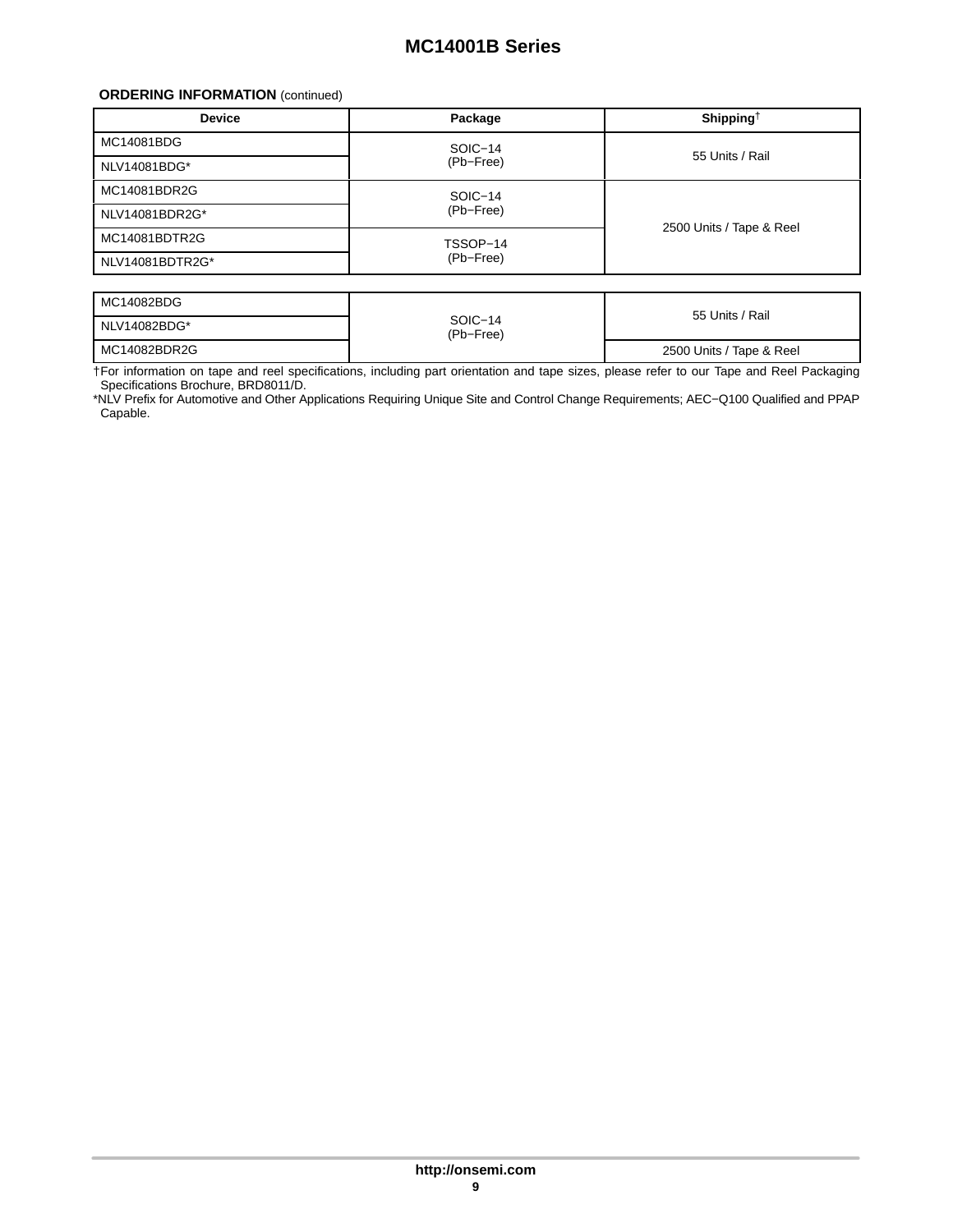#### **PACKAGE DIMENSIONS**

**TSSOP−14** CASE 948G ISSUE B



NOTES: 1. DIMENSIONING AND TOLERANCING PER

ANSI Y14.5M, 1982. 2. CONTROLLING DIMENSION: MILLIMETER. 3. DIMENSION A DOES NOT INCLUDE MOLD FLASH, PROTRUSIONS OR GATE BURRS.

MOLD FLASH OR GATE BURRS SHALL NOT<br>EXCEED 0.15 (0.006) PER SIDE.<br>4. DIMENSION B DOES NOT INCLUDE<br>INTERLEAD FLASH OR PROTRUSION.<br>INTERLEAD FLASH OR PROTRUSION SHALL<br>NOT EXCEED 0.25 (0.010) PER SIDE.<br>5. DIMENSION K DOES NOT

(0.003) TOTAL IN EXCESS OF THE K DIMENSION AT MAXIMUM MATERIAL

CONDITION. 6. TERMINAL NUMBERS ARE SHOWN FOR

REFERENCE ONLY. 7. DIMENSION A AND B ARE TO BE DETERMINED AT DATUM PLANE −W−.

| K1<br><b>MILLIMETERS</b><br><b>INCHES</b><br><b>MAX</b><br><b>MAX</b><br><b>MIN</b><br><b>MIN</b><br><b>DIM</b><br>5.10<br>0.193<br>0.200<br>4.90<br>А<br>в<br>4.50<br>0.169<br>4.30<br>0.177<br>с<br>1.20<br>0.047<br>---<br>---<br>0.15<br>0.006<br>D<br>0.05<br>0.002<br><b>SECTION N-N</b><br>F<br>0.75<br>0.020<br>0.030<br>0.50<br>G<br>0.65 BSC<br>0.026 BSC<br>н<br>0.60<br>0.024<br>0.50<br>0.020<br>0.20<br>0.09<br>0.004<br>0.008<br>J<br>∣–W–<br>J1<br>0.16<br>0.09<br>0.004<br>0.006<br>κ<br>0.30<br>0.19<br>0.007<br>0.012<br>K1<br>0.25<br>0.007<br>0.010<br>0.19<br>6.40 BSC<br>0.252 BSC<br>$8^{\circ}$<br>$0^{\circ}$<br>$8^{\circ}$<br>$\circ$<br>М<br>$\Omega$ |  |  |  |  |  |
|------------------------------------------------------------------------------------------------------------------------------------------------------------------------------------------------------------------------------------------------------------------------------------------------------------------------------------------------------------------------------------------------------------------------------------------------------------------------------------------------------------------------------------------------------------------------------------------------------------------------------------------------------------------------------------|--|--|--|--|--|
|                                                                                                                                                                                                                                                                                                                                                                                                                                                                                                                                                                                                                                                                                    |  |  |  |  |  |
|                                                                                                                                                                                                                                                                                                                                                                                                                                                                                                                                                                                                                                                                                    |  |  |  |  |  |
|                                                                                                                                                                                                                                                                                                                                                                                                                                                                                                                                                                                                                                                                                    |  |  |  |  |  |
|                                                                                                                                                                                                                                                                                                                                                                                                                                                                                                                                                                                                                                                                                    |  |  |  |  |  |
|                                                                                                                                                                                                                                                                                                                                                                                                                                                                                                                                                                                                                                                                                    |  |  |  |  |  |
|                                                                                                                                                                                                                                                                                                                                                                                                                                                                                                                                                                                                                                                                                    |  |  |  |  |  |
|                                                                                                                                                                                                                                                                                                                                                                                                                                                                                                                                                                                                                                                                                    |  |  |  |  |  |
|                                                                                                                                                                                                                                                                                                                                                                                                                                                                                                                                                                                                                                                                                    |  |  |  |  |  |
|                                                                                                                                                                                                                                                                                                                                                                                                                                                                                                                                                                                                                                                                                    |  |  |  |  |  |
|                                                                                                                                                                                                                                                                                                                                                                                                                                                                                                                                                                                                                                                                                    |  |  |  |  |  |
|                                                                                                                                                                                                                                                                                                                                                                                                                                                                                                                                                                                                                                                                                    |  |  |  |  |  |
|                                                                                                                                                                                                                                                                                                                                                                                                                                                                                                                                                                                                                                                                                    |  |  |  |  |  |
|                                                                                                                                                                                                                                                                                                                                                                                                                                                                                                                                                                                                                                                                                    |  |  |  |  |  |
|                                                                                                                                                                                                                                                                                                                                                                                                                                                                                                                                                                                                                                                                                    |  |  |  |  |  |
|                                                                                                                                                                                                                                                                                                                                                                                                                                                                                                                                                                                                                                                                                    |  |  |  |  |  |

**SOLDERING FOOTPRINT\***



\*For additional information on our Pb−Free strategy and soldering details, please download the ON Semiconductor Soldering and Mounting Techniques Reference Manual, SOLDERRM/D.